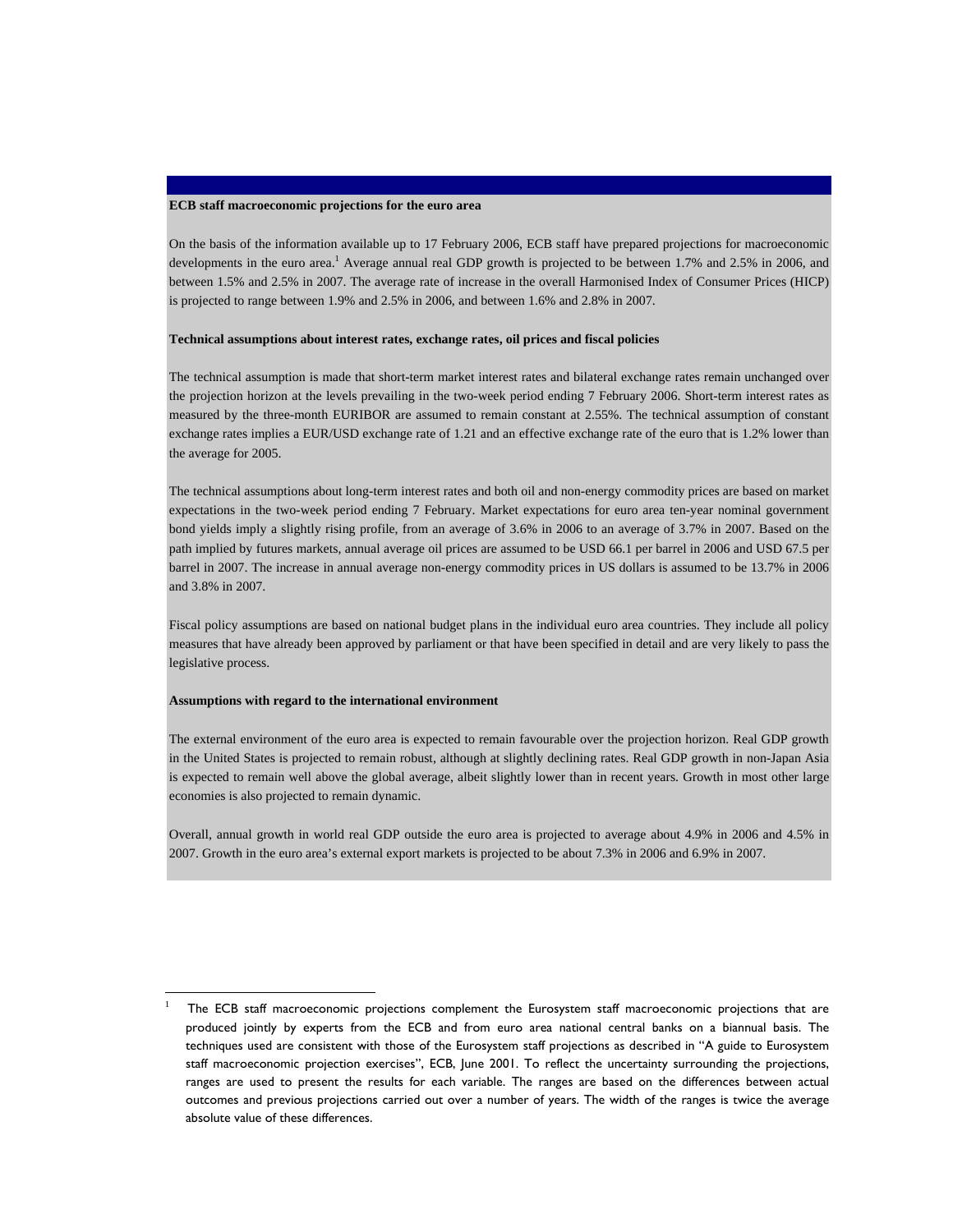### **Real GDP growth projections**

Eurostat's flash estimate for euro area real GDP in the fourth quarter of 2005 indicates a slowdown in quarter-on-quarter growth to 0.3%. However, recent survey indicators suggest that economic activity has been gaining momentum and that this drop in real GDP growth is likely to have been temporary. Against this background, it is projected that average annual real GDP growth will be between 1.7% and 2.5% in 2006 and between 1.5% and 2.5% in 2007. Among the driving factors, export growth is expected to continue to support economic activity on the back of the assumed ongoing strength in foreign demand. Private consumption is projected to increase in line with real disposable income, which should be supported by some progress in employment over the projection horizon. However, in 2006 rising energy prices and in 2007 increases in indirect taxes are expected to have a dampening effect on consumption. Total fixed investment growth has recently accelerated and is projected to grow at a robust pace, in a context of continued favourable financing conditions, high profits and favourable demand prospects. Residential private investment is projected to continue to grow at moderate rates over the projection horizon.

| (average annual percentage changes) |                 |             |             |  |
|-------------------------------------|-----------------|-------------|-------------|--|
|                                     | 2005            | 2006        | 2007        |  |
| <b>HICP</b>                         | 2.2             | $1.9 - 2.5$ | $1.6 - 2.8$ |  |
|                                     |                 |             |             |  |
| Real GDP                            | $\mathsf{I}$ .4 | $1.7 - 2.5$ | $1.5 - 2.5$ |  |
| Private consumption                 | $\mathsf{I}$ .4 | $1.1 - 1.7$ | $0.6 - 2.0$ |  |
| Government consumption              | l.2             | $1.4 - 2.4$ | $0.8 - 1.8$ |  |
| Gross fixed capital formation       | 2.2             | $2.4 - 5.0$ | $1.8 - 5.0$ |  |
| Exports (goods and services)        | 3.8             | $4.2 - 7.2$ | $3.8 - 7.0$ |  |
| Imports (goods and services)        | 4.6             | $4.2 - 7.6$ | $3.4 - 6.8$ |  |

## **Table A: Macroeconomic projections for the euro area**

(average annual percentage changes) $^{1)}$ 

1) For each variable and horizon, ranges are based on the average absolute difference between actual outcomes and previous projections by euro area central banks. The projections for real GDP and its components refer to working-day-adjusted data. The projections for exports and imports include intra-euro area trade.

### **Price and cost projections**

The average rate of increase in the overall HICP is projected to be between 1.9% and 2.5% in 2006, and between 1.6% and 2.8% in 2007. The price projections are conditional on a number of assumptions. First, oil prices, which have led to a significant positive contribution from the energy component to HICP inflation in recent years, are assumed to be roughly stable over the projection period. Second, the growth in nominal compensation per employee is assumed to remain moderate over the horizon. The price projections do not embody significant second-round effects from oil price increases on wages. Third, the projections incorporate only those changes in indirect taxes that were known with sufficient certainty before 17 February 2006. Finally, they are based on the expectation that price pressures from non-commodity imports remain low.

### **Comparison with the December 2005 projections**

Compared with the Eurosystem staff macroeconomic projections published in the December 2005 issue of the Monthly Bulletin, the ranges projected for real GDP growth in 2006 and 2007 have been adjusted slightly upwards, reflecting a slightly more favourable outlook for the euro area economy.

The new range projected for the annual rate of increase in the overall HICP in 2006 is within the upper part of the range of the December 2005 projections. The range projected for 2007 has been adjusted upwards. This mainly reflects an increase in the assumptions for energy prices, resulting in a larger contribution from the energy component to the overall HICP. By contrast, the projections for the non-energy component are largely unchanged compared with the December projections.